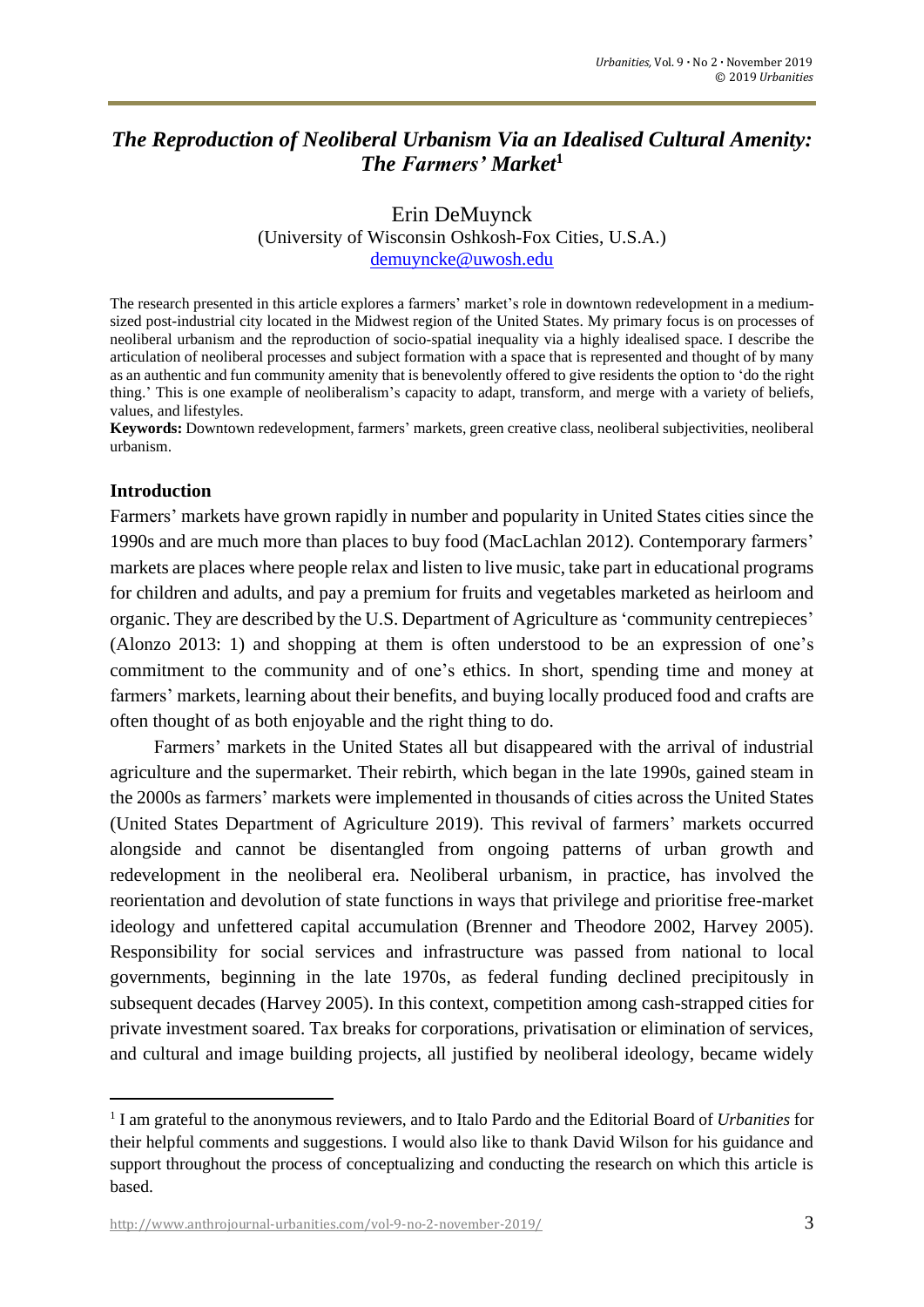adopted urban development strategies and remain dominant today (Brenner and Theodore 2002, Hackworth 2007, Harvey 2005). In this context, economic inequality has intensified while ideas about the causes of poverty placed the blame squarely on individuals themselves. Inscribed in neoliberal thought is the role of the autonomous, individualised, self-directing subject (Harvey 2005, Rose 1999). This normalises the notion that those impacted by neoliberalisation processes, whether positively or negatively, are in the driver's seat and are simply getting what they deserve.

As highly idealised spaces of community conviviality where shoppers can purchase ethically produced items from small-scale local vendors, farmers' markets do not stand out as bastions of neoliberalism. However, as neoliberalism continues to evolve (Peck et al. 2013, Pinson and Journel 2016), it has extended '[private] market mechanisms, relations, discipline and ethos to an ever-expanding spectrum of spheres of social activities' (Pinson and Journel 2016: 137). Contemporary farmers' markets are complex, but in subtle (and not-so-subtle) ways, they are used as tools to promote neoliberal redevelopment and are spaces that reproduce neoliberal subjectivities. The production and reproduction of new neoliberal subjects, who could also be described as a green creative class, support entrepreneurial urban governance and favour consumption and lifestyle opportunities that allow them, as individuals, to 'do the right thing' to address larger social and environmental issues, thus relieving the government from responsibility and also averting collective action.

The capacity of neoliberalism to penetrate everyday life and converge with seemingly unrelated or contradictory ideas, ideologies, and political rationalities has been crucial to the formation of subjectivities that help sustain it (Harvey 2005, Peck et al. 2013, [Ward](http://onlinelibrary.wiley.com/doi/10.1111/j.1467-8330.2011.00970_2.x/full#b28) and [England](http://onlinelibrary.wiley.com/doi/10.1111/j.1467-8330.2011.00970_2.x/full#b28) 2007). The farmers' market is one site where this kind of convergence is occurring. The dominant view of farmers' markets as democratic and culturally progressive renders them ideal venues for neoliberal political use. Their popularity and the positive feelings they evoke both lend to and simultaneously obscure their contribution to neoliberal governance, and the inequalities that it reproduces. In other words, a local government's association with this kind of idealised space can influence citizens' perceptions of broader municipal plans and practices, thus helping establish their perceived legitimacy (Pardo and Prato 2019). In this study, I examine the ways in which a large farmers' market in a formerly industrial medium-sized city in the Midwestern United States fits into neoliberal redevelopment plans and interrogate the processes through which farmers' markets may be complicit with the normalisation and legitimisation of neoliberalism via its spread to unexpected spheres and its further entrenchment in everyday life and dominant worldviews.

## **Neoliberalism, Urban Entrepreneurialism, and the Eco-ethical City**

As Brenner and Theodore explain, 'The linchpin of neoliberal ideology is the belief that open, competitive, and unregulated markets, liberated from all forms of state interference, represent the optimal mechanism for economic development' (2002: 350). However, neoliberalism is rarely, if ever, actualised in accordance to this ideology (Brenner and Theodore 2002, Harvey 2005, Jessop 2002). The state does not withdraw, but instead typically shifts its patterns of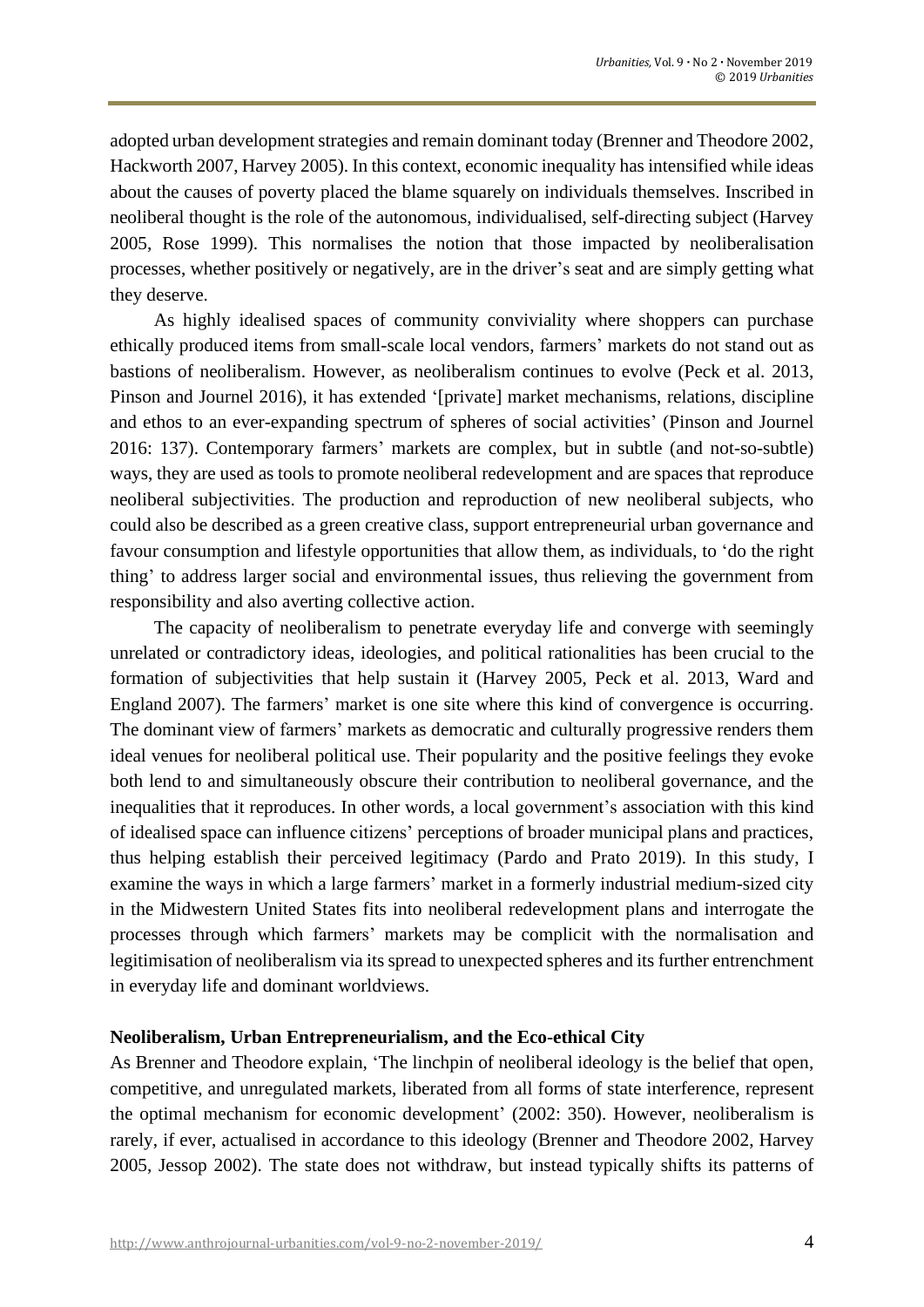intervention (Harvey 2005). Across the United States, governance has shifted away from addressing human welfare concerns in favour of promoting the interests of capital (Brenner and Theodore 2002, Harvey 2005, MacLeod 2002).

Urban entrepreneurialism emerged in the 1970s as a localised reaction to neoliberal restructuring at the national level, which was itself a response to the sustained global recession of the preceding decade (Harvey 2005). Harvey (1989, 2005) describes urban entrepreneurialism as a strategy developed with the purpose of attracting an economically active population back to the city at a time when funds for services and infrastructure had been drastically reduced, unemployment was rising, and social need was high. As a mode of adaptation, energy and resources were redirected away from social programs and toward progrowth and pro-business strategies such as tax breaks, privatisation, the creation of publicprivate ventures, cultural development, and image building (Brenner and Theodore 2002, Hackworth 2007, Harvey 2005). Post-industrial cities have been particularly eager to project an image that is pleasing and pristine (Short 1999). A goal has been and continues to be for cities and neighbourhoods that have experienced disinvestment, decline, and middle-class flight to be perceived as safe and welcoming not only for business investment, but also for middle- and upper-class consumers. DeSena and Krase (2015) chronicle Brooklyn, New York's transformation from an epicentre of extreme disinvestment, decay, and hopelessness in the 1970s to its rebirth as one of the world's most fashionable and exciting destinations. They highlight the role of concerted efforts to attract high-end retailers and developers and re-brand New York as a luxury city that appeals to global élites in this rebranding and revitalisation. More recently, the entrepreneurial approach to urban development has gained dominance in cities of all sizes across the United States (albeit, typically in a toned-down form compared to New York), and is often taken for granted as the best, or only, policy strategy, usually to the detriment of social services and affordable housing (Hackworth 2007).

A particular brand of entrepreneurial governance was popularised in the 2000s by Richard Florida (2000, 2002, 2005, 2014) and remains highly influential. Promoting competitiveness and the type of redevelopment projects thought to attract the young, professional, and high earning demographic that Florida has termed the 'creative class' are prioritised over other urban needs in many municipalities. The results of neoliberal redevelopment catering to business interests and this demographic slice can be observed in cities. Gentrification, upscale shopping districts, and nightlife districts have exploded across downtowns (Brenner and Theodore 2002, Smith 2002, Zimmerman 2008). Downtown areas have become foci for investment as cities struggle to effectively play the game of inter-urban competition by promoting development geared toward attracting and retaining the creative class. For Florida (2000, 2002, 2005, 2014), this population is the saviour of cities, bringing not only their own dollars, but also kinds of companies that want to hire them. Florida has a long list of amenities that make cities attractive to young 'knowledge workers' who are looking for places with what Florida calls the three Ts – technology, talent, and tolerance (Florida 2002). In order to develop these three Ts and attract the creative class, cities are encouraged to create a 'teeming blend of cafes, sidewalk musicians, and small galleries and bistros' (Florida 2002: 166). The natural environment also plays an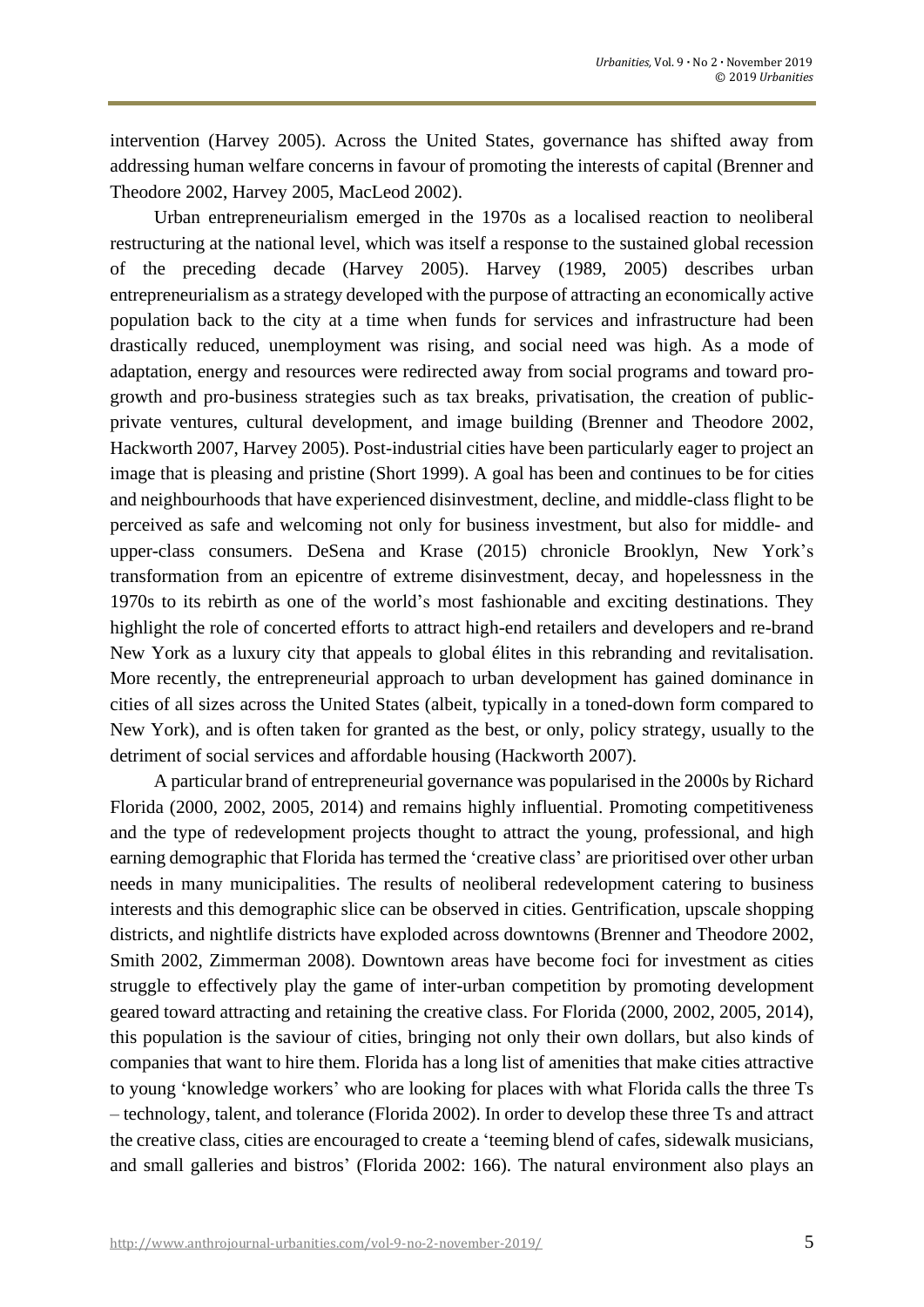important role, Florida suggests, and is 'a key component of the total package required to attract talent and in doing so generate economic growth' (Florida 2000: 5).

Florida's ideas have been adopted by many politically powerful individuals and organisations. They continue to operate out of the notion that if they prioritise redevelopment and imaging projects geared toward attracting and retaining this 'creative' population with money to spend, the result will be economic growth and prosperity. Thus, fostering an ecoethical and community-centred urban identity has become a marketing tool (Kruger 2007, Quastel 2009, Madden 2013). One outcome of this approach has been to allow urban growth and development to continue in the wake of ecological crises and through the rise of popular environmentalism (Hagerman 2007, Kear 2007, Laidley 2007, Quastal 2009, While et al. 2004, Whitehead 2003).

The redevelopment plans, policies, and projects that are associated with the creative class approach are typically framed by a concern with 'quality of life' (McCann 2004). However, the question of 'quality of life for whom?' and the needs of the poor and others who do not fit in the category of the creative class tend to go unaddressed as resources are directed toward creating a good business climate and the types of places that will attract middle- and upperclass creative consumers (MacLeod 2002, Wilson 2006, Zimmerman 2008). The result is an intensely uneven landscape in which members of the creative class spend their time in showcase city centres and vibrant neighbourhoods while the poor continue to be warehoused in increasingly neglected and deprived parts of cities (Wilson 2006). The right to the city, as conceptualised by Lefebvre (1996; see also Mitchell 2003 and Harvey 2008) as the right to access urban life and to cities that meet human needs, is not offered to those who do not meet the criteria for what are seen as desirable urban citizens — for example, the creative class, or more specifically, middle-class and wealthy consumers.

While many urban redevelopment projects confer a new community-focused civic life, the notion of community that is applied is not an inclusive one. Public spaces are now viewed as 'avenues to increased accumulation rather than as having use value in their own right' (Clough and Vanderbeck 2006: 2262). Thus it is with farmers' markets, which have become incorporated into redevelopment plans as a central initiative to promote city liveability and a robust entrepreneurial physical component meant to be attractive to developers and the creative class. The neoliberalised conceptualisation of space privileges profitability of capital investments to the exclusion of meanings and publics that do not fit with this notion of what and whom public space is for. The association of farmers' markets with ethical consumption, authenticity, and community helps mask the exclusivity of what is perceived to be a public space provided for the benefit of all.

## **Research Site and Methodology**

The farmers' market that served as a case study for this project was implemented in 2008 to be a focal point of the downtown redevelopment plan and has become quite a popular and crowded outdoor event. Over 100 vendors sell their wares from tidy stalls to crowds of people who stroll through the aisles of this well-organised and regulated market each Saturday, Spring through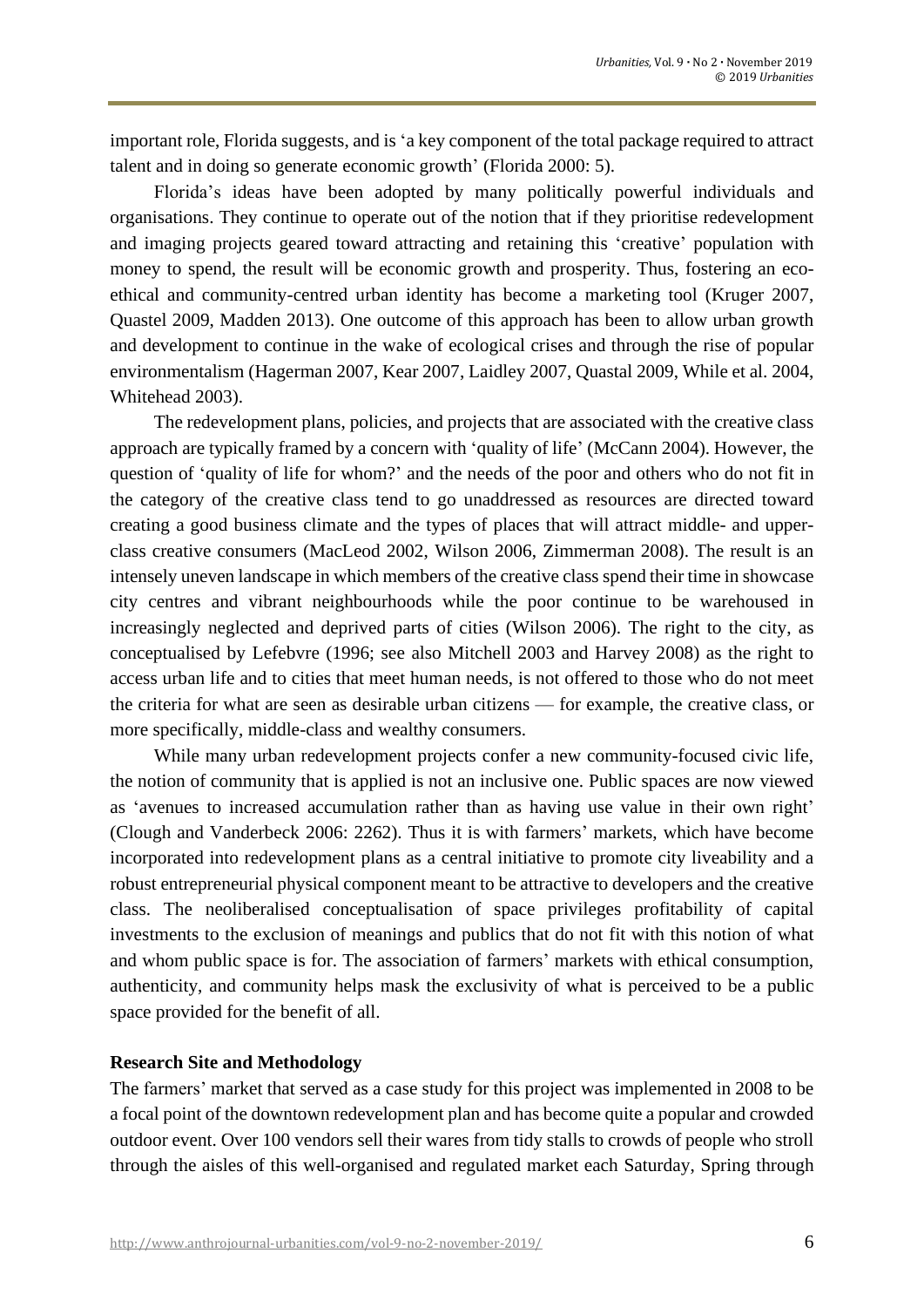Fall. Educational opportunities for all ages related to food, environment, and well-being and entertainment such as live music and balloon animal vendors are also commonplace and contribute to the market's festival-like atmosphere.

The market is located in a post-industrial city with a population of about 110,000 in the Midwest region of the U.S. The decision to focus on a medium-sized city rather than a large city stems from two things. First, I chose to diverge from the majority of urban research, which focuses on cities characterised as World Cities or Global Cities. Following Robinson (2006) and Pardo and Prato (2018), my research does not rest on hierarchical divisions or generalizing models of cities and recognises cities of all sizes and types as worthy of being studied and included in the development of urban theory. Second, the use of a farmers' market as a redevelopment tool is of more political, economic, cultural, and material consequence in a city with fewer resources and fewer large redevelopment projects happening concurrently than is likely to be the case in a large city. My intention is to provide an in-depth account of a farmers' market's relationship to neoliberal urbanism and subject formation in an 'ordinary city' (Robinson 2006).

The majority of the data for this research comes from participant observation I conduced at the market and from semi-formal interviews with current and previous city officials, the market manager, and farmers' market patrons. Interviews lasted from about five minutes to over one hour, depending on the availability and interest of interviewees. For each interview, I worked from a set of prepared questions (see appendix). However, I occasionally skipped one or two questions and typically added several follow-up questions that varied depending on the direction the interviewee took the conversation.

The interviews I conducted with city officials took place in their workplaces, usually in their personal office space or in a conference room. When I felt it was appropriate to ask and consent was given, interviews were recorded and fully transcribed later, usually on the same day as the interviews. During interviews that I did not record, including those conducted with the market manager, vendors, and shoppers, I took notes and immediately after the interview added to the notes. In general, participants were remarkably eager to help with the research. I approached shoppers randomly and nearly everyone I approached was willing to respond to my questions. Because I felt recording conversations would detract from the feeling of informality and comfort that I hoped to maintain with farmers' market shoppers, many quotations in this article are paraphrased. I took care to maintain interviewees' overall tone and intent. I am also not using names in order to maintain confidentiality.

I also examined strategic planning documents and advertising and media materials. The websites, brochures, and documents analysed deal with downtown redevelopment and/or the farmers' market specifically. I explored discussions about the market and the downtown on websites and social media sites of the chamber of commerce, the convention and visitor's bureau, the downtown business association, city government, and for the market itself. I also read newspaper articles and examined other local media sources for farmers' market coverage. When I examined the websites, documents, and promotional materials, I looked for indications of the kind of image being projected or cultivated and the kind of desired citizen being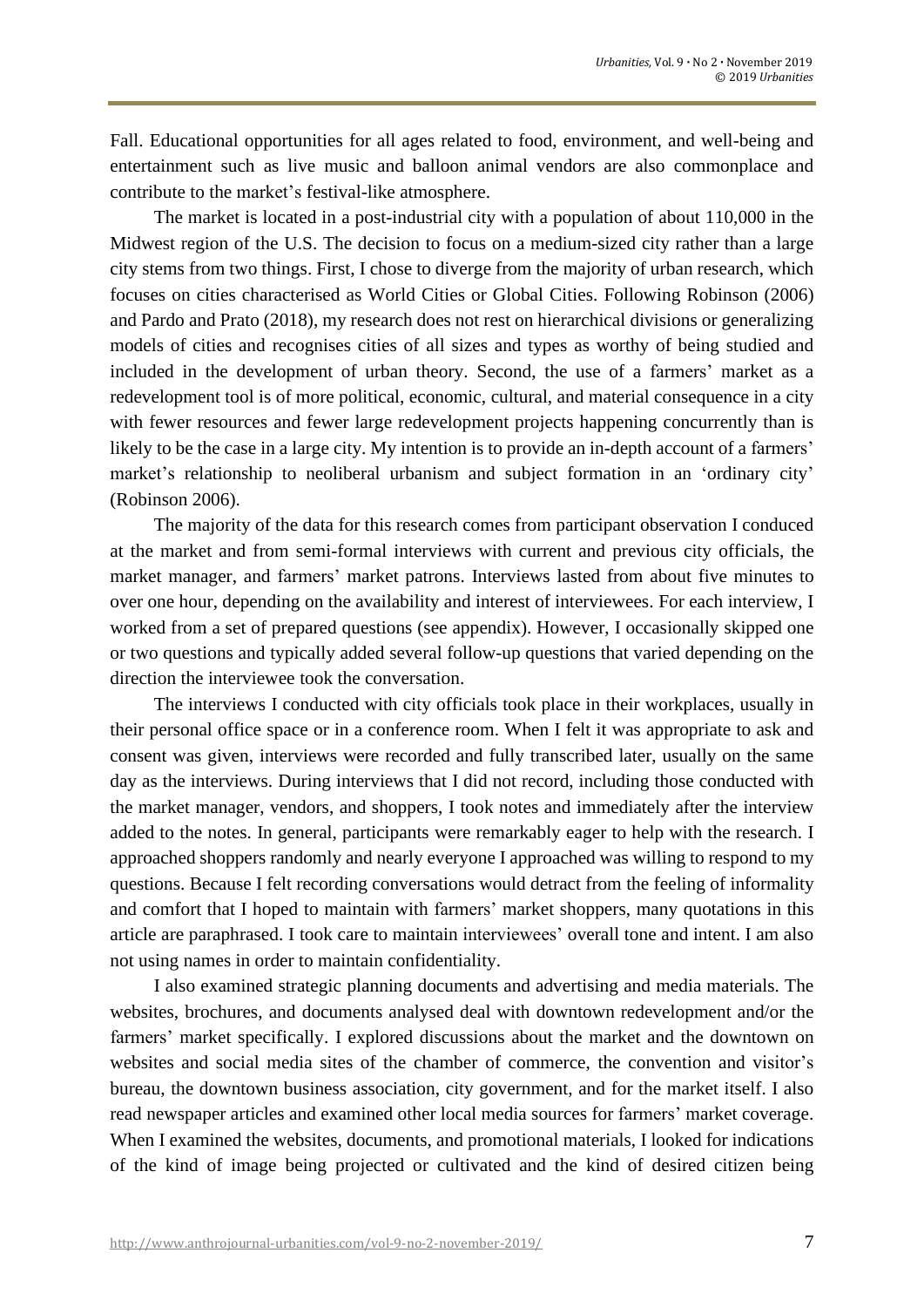forwarded. I also considered how the market was portrayed, the kinds of goals ascribed to it, and how it was suggested the market contributes to urban development.

#### **The Farmers' Market as an Imaging and Redevelopment Tool**

Planners and other decision makers that I spoke to who are involved in downtown redevelopment were forthcoming about their use of the farmers' market to help promote the kind of image that will attract tourists and residents downtown while also providing support for local farmers, crafters, and artists. One development director was particularly emphatic about the connection between the farmers' market and redevelopment of the area under his charge:

'The City has supported the farmers market as sort of an incubator for redeveloping a larger market district. It has been wildly successful and it's a huge draw for people downtown and down to the riverfront to see the exciting changes that are happening.'

This planner noted he had learned about the successful use of farmers' markets as redevelopment tools in other cities and has acted aggressively to operationalise this connection in his city.

The redevelopment plan document indicates that the farmers' market is to be a focal point for an area of new development, which has been labelled the 'market district.' Beyond the market, the market district will include high rent converted loft apartments and condominiums, retail shops, and a riverfront recreational path that runs through what are described as 'naturalised' green spaces. The farmers' market is slated to help anchor the upgrading of nearby parks, retail, restaurants, housing, and a potential hotel. This plan is an example of new neoliberal redevelopment based on culture, consumption, and recreation, with an element of environmental consciousness running through it. The plan describes the production of an image and a lifestyle offered to middle and upper-class consumers who have the free time and expendable income to spend Saturday mornings leisurely shopping at the farmers' market and afternoons strolling through parks. It also appeals, through the indicated green spaces and conservation efforts as well as the farmers' market, to the ethical sensibility of protecting the environment.

A neighbourhood that adjoins the area slated for upscale redevelopment is low-income, including the census tract with the lowest median household income in the city, and is the home of the highest percentage of African American residents in the city. This neighbourhood and its residents who are clearly not the creative class that is sought, are not addressed in the redevelopment plan. When I asked how the surrounding neighbourhoods are incorporated into the downtown redevelopment, a planner responded, 'the upscaling that's happening will benefit everyone. There are jobs here now and local places to shop and eat.' However, the growth of the service sector in neoliberal cities catering to the creative class has tended to replace industrial-era jobs that have been lost with jobs that do not pay a living wage. As expected, the new downtown businesses the planner was talking about are mostly small retail shops and cafes, that neither offer employment opportunities that pay enough to help employees move out of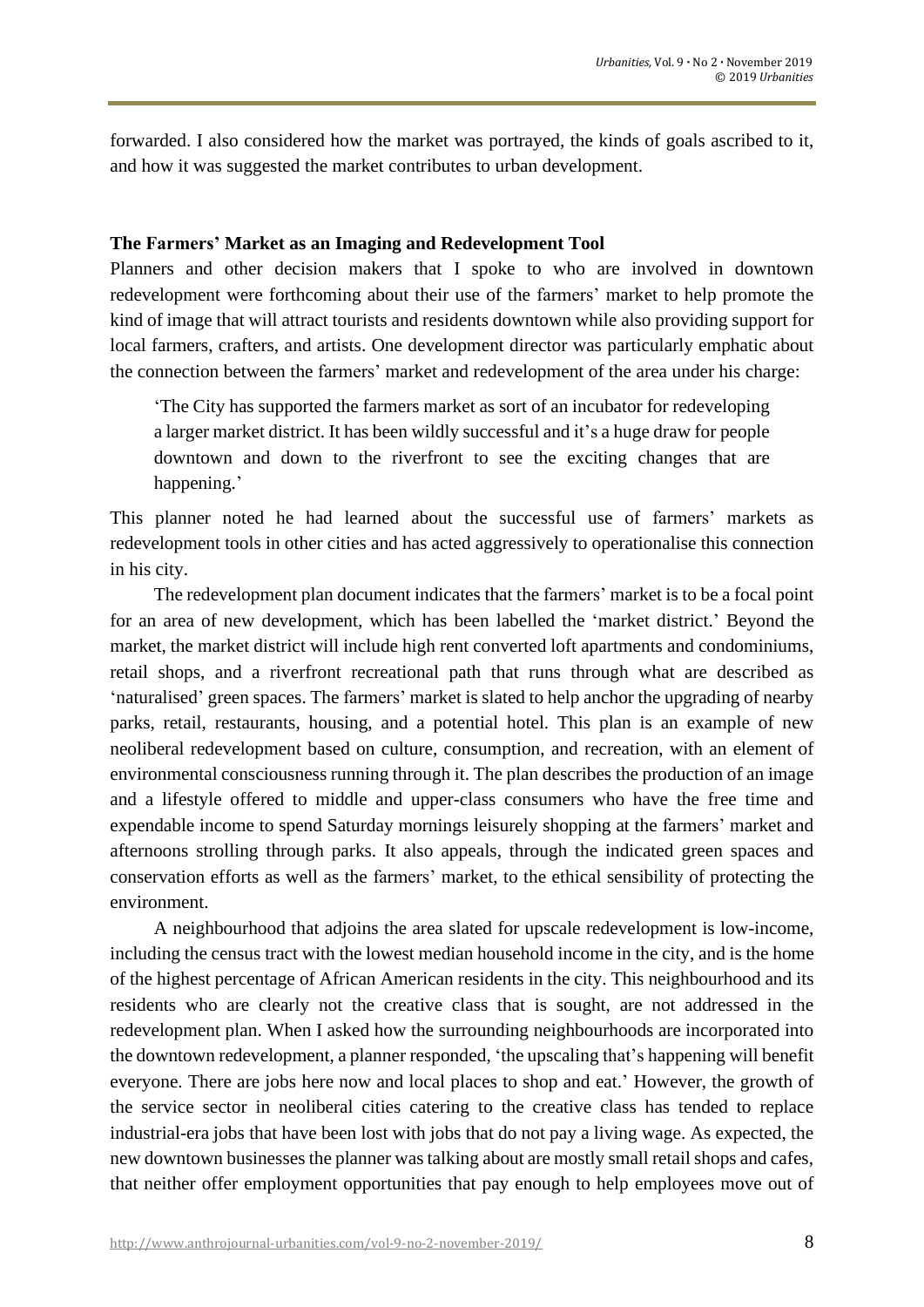poverty, nor provide goods and services oriented to needs of low-income African American populations. In my visits to downtown, the consumers I saw in shops and cafes and at the farmers' market overwhelmingly appeared to be white. Clearly, the benefactors of this new development are not the residents of the surrounding neighbourhoods.

Up to this point, redevelopment in this area has been slowly replacing mostly empty buildings from the city's industrial era and vacant lots. However, if this current wave of redevelopment is successful, gentrification may displace poor people from surrounding neighbourhoods. The neighbourhoods adjacent to downtown are made up of many large Victorian homes in varying states of repair, many of which had been subdivided into apartments. These historic homes are the kind that could become highly sought after for renovation and made into expensive single-family homes, as has been occurring in postindustrial cities for decades, if redevelopment based on providing urban amenities for the middle- and upper-middle-class continues along this proposed path. The active and ongoing disinvestment negatively impacting these neighbourhoods and their current residents has created potentially lucrative profit opportunities for developers, an outcome of which may be evictions and displacement of the existing low-income population (Smith 1979).

While city officials agreed that farmers' markets are good for cities and good for citizens, the specific benefits for cities seemed somewhat difficult for some interviewees to elucidate beyond the fact that they bring people downtown and are lively places for human enjoyment and healthy food acquisition. Planners frequently expressed that having lively happenings is important. But the answer to the question 'why' diverged. Some conversations were about how farmers' markets are the kind of thing that (certain types of desirable) residents desire. Others emphasised that experts have suggested farmers' markets are good for redevelopment. These experts, identified as fellow planners who had successfully helped transform downtowns in other cities, provided the model for downtown transformation and 'sometimes residents can't see that.' In insinuation, residents were portrayed as lacking the knowledge and expertise to meaningfully contribute to planning their city's redevelopment. Nearly all conversations included mention of the potential for the farmers' market to bring vibrancy and consumers to a part of the city with a lot of potential to become 'a unique destination'.

## **Quality of Life Discourse and Social Inequality**

The creative class approach encourages municipalities to focus their resources on developing places and a quality of life that will attract 'people who add economic value through their creativity' (Florida 2002: 249). It suggests cities must foster the values held by the mobile, young, educated, and 'creative' people they must now attract (Florida 2002). Creative classcentred rhetoric is clearly guiding the redevelopment plans for the case study site. The explicit focus is on providing upscale cultural amenities and upscale housing, suggesting these types of projects will attract residents and visitors with money to spend. The poor are left out of the plans, even though the area where the farmers' market is located that is targeted for redevelopment adjoins low-income neighbourhoods. While a stated goal in the downtown redevelopment plan is to improve quality of life, because of the upscale nature of the projects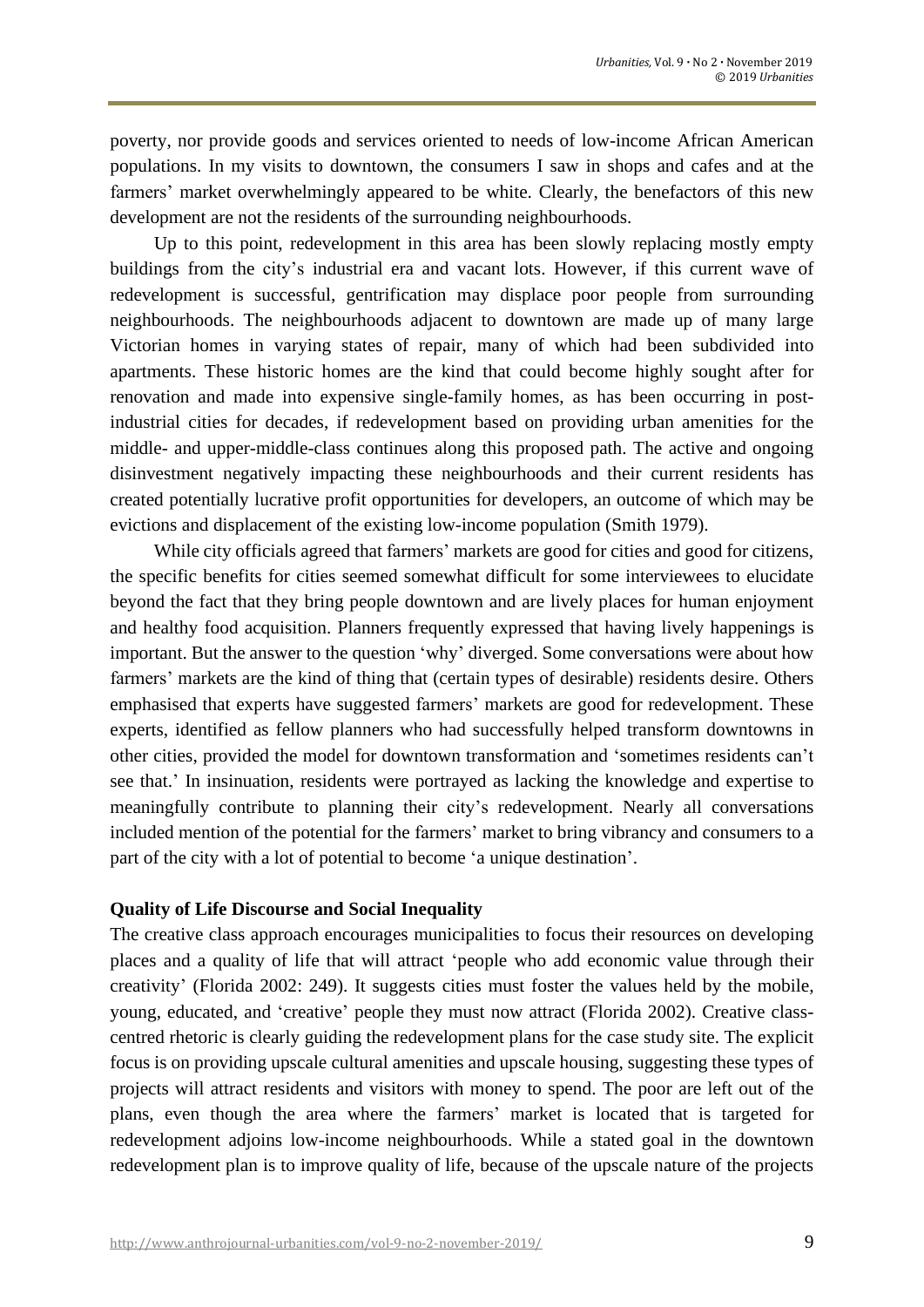encouraged, the implication is that the improved 'quality of life' will only apply to middle- and upper-middle-class residents' and visitors' lives.

Nevertheless, I received some contradictory messages from planners and other city officials about who the market is for. For example, the individual who serves as liaison between the city and the market and was instrumental in implementing the farmers' market stated more than once that, 'the market is for everyone'. He referenced in egalitarian terms a 'public place' and 'a great community space'. However, he also stated unambiguously that it is not actually for *everyone*, explaining that 'it attracts a certain clientele'. While the use of the words 'everyone' and 'the public' and 'the community' seem to imply inclusivity, in practice they don't seem to include the poor in this case. Similar contradictions emerged in my discussion with a planner who explained that the farmers' market is important because,

'It's an enriching activity for the whole community where people connect with others and connect with their food. We need more of these types of activities to keep a society healthy.'

During this interview, I was also told that,

'Farmers' markets should be considered to be a potential redevelopment approach and a marketing tool because they can be really attractive to yuppies.'

Although public officials are notoriously ambiguous (Eagleton 1991), the particular contradictions described above can be understood as symptomatic of neoliberal redevelopment. Discussions that alternate between extolling farmers markets as benefiting all and casting them as attracting middle/upper-class people highlight a central contradiction of neoliberal governance. Projects and programs developed in the name of improving quality of life for 'the public' or 'the community' create a visage of inclusivity and benevolence, and thus legitimacy, while tending to cater to only a portion of the population. The quality of life and the needs of the rest of the citizenry are neglected, ignored, or even held up as examples of personal irresponsibility or failure. This contradiction is very powerful, yet is easily overlooked when it comes to such highly idealised projects and spaces as farmers' markets. The discourse surrounding farmers' markets has neutralised them as purely benevolent offerings that everyone in the community can enjoy and benefit from. The assumptions embedded in this kind of discourse renders alternative ways of understanding farmers' markets that consider their connections to neoliberal urbanism and the inequalities it produces more difficult to recognise.

Promotional material the market as well as many shoppers I spoke to identify it as akin to a cross between a public square and a community festival — a place for everyone to come together to enjoy. However, these descriptions mask the reality it is less than truly public. Its ability to draw a particular clientele is precisely why the farmers' market is considered to be useful as a redevelopment tool. City officials explained that a purpose of the farmers' market is to further the surrounding area's transition to a more upscale district. Beyond simply their capacity to spend money, the beneficiary group of the redevelopment plan helps to further the downtown's image as a place for middle- and upper-class consumers. Much of this has involved bringing this demographic downtown, where, planners suggested, they had not dared to go for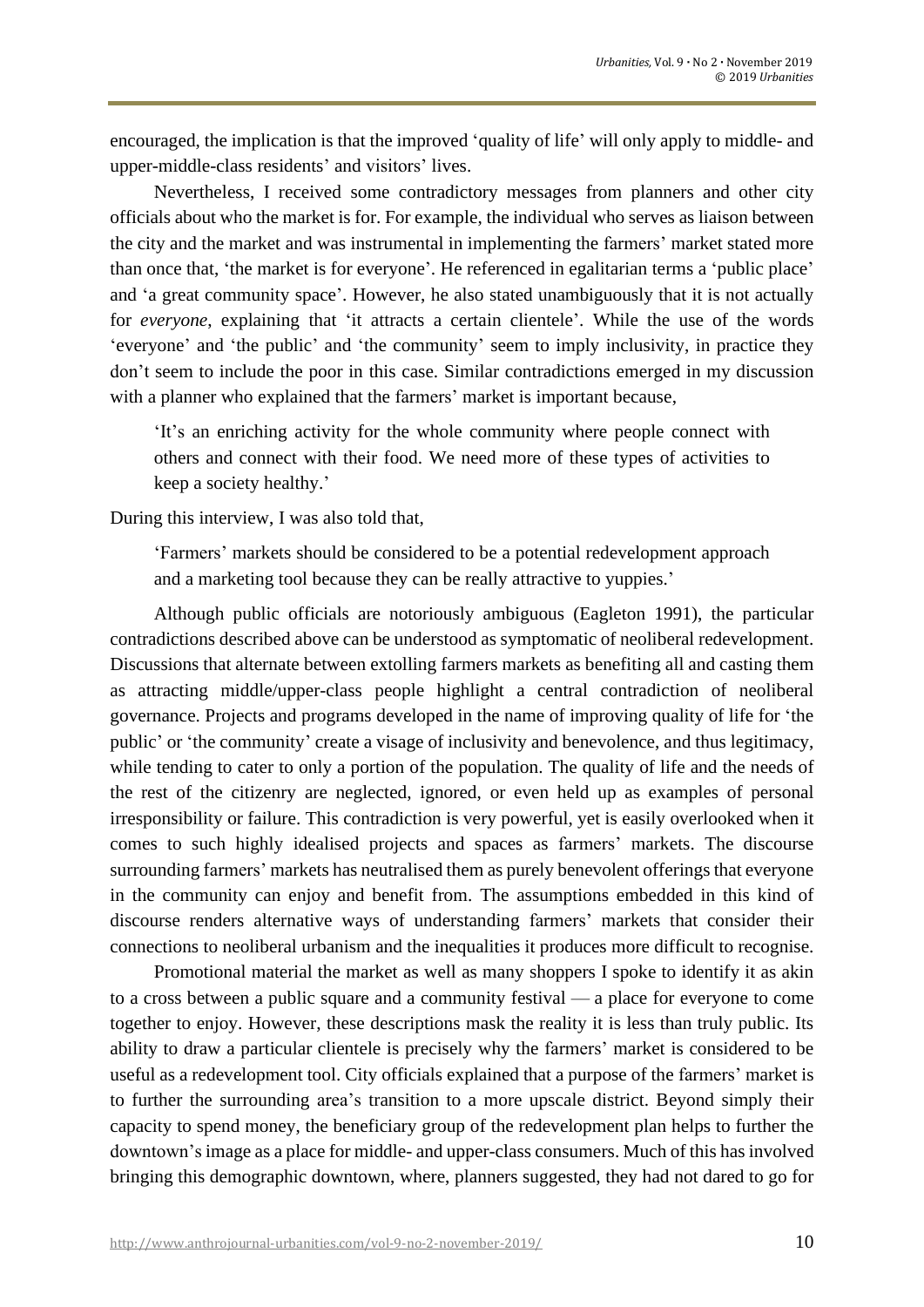several decades for fear of crime or simply due to a lack of activity. Downtown is portrayed by city officials as a space that had been 'dead' for decades and now experiences a rebirth as an outcome of redevelopment planning. According to a city official,

'People are starting to think of downtown for good restaurants and nightlife. You might go to a museum or see a show and then go out for a cocktail. That wasn't the case before. Downtown was empty. It is coming alive.'

A related narrative surrounding reasons for promoting the farmers' market revolves around the desire to create a sense of place and a sense of community, things that had ostensibly been lacking previously and that would encourage downtown redevelopment. A city official told me, 'the farmers' market fit into that plan to create a vibrant downtown with a sense of place'. Certainly, the downtown had a sense of place before it had a farmers' market. Sense of place is not universal but is experienced differently by different people. Although downtown was described as lacking a sense of place by one official and as dead prior to redevelopment interventions by another, not everyone shares these perceptions. I asked some market shoppers if they were familiar with what the area was like previously. Some, primarily younger shoppers, noted that it had been a scary place. Others explained some of the changes and various preexisting businesses they were aware of. One woman reminisced in detail about downtown when she worked there:

'At lunch time we would go to a big buffet restaurant. You were charged separate for every item, including napkins. There was a big bank on the corner and my girlfriends and I would cash our paychecks there. From there we'd go shopping at the big department store. The old ballpark was downtown too. It's been renovated since then, but it was always a fun place.'

This interviewee talked about the downtown of the past fondly, in contrast to the discourse among planners representing the space prior to its redevelopment as always empty and unused — a blank slate on which to create a new image.

Although the downtown did not previously have planters with colourful flowers that it has now and the restaurants were more utilitarian than today, it did not lack a sense of place and was not considered universally dead as city officials suggest. When planners talk about bringing life to a dead area and creating a sense of place, what they reference is a sense of place that appeals to the creative class. Moreover, those who have cultivated tastes for local and organic food and take part in alternative food practices such as farmers' markets tend to be economically and/or socially middle class, and they tend to be white (Alkon and McCullen 2010, Slocum 2005).

## **Farmers' Market Shoppers as Neoliberal Subjects**

Neoliberalism shapes 'citizens as individual entrepreneurial actors across all dimensions of their lives' (Brown 2005: 57; also see Foucault 2008 and Rose 1999), and farmers' markets are spaces where entrepreneurial subjectivities are nurtured and where 'neoliberalism spreads its utopian vision that the market can and should permeate every aspect of human activity and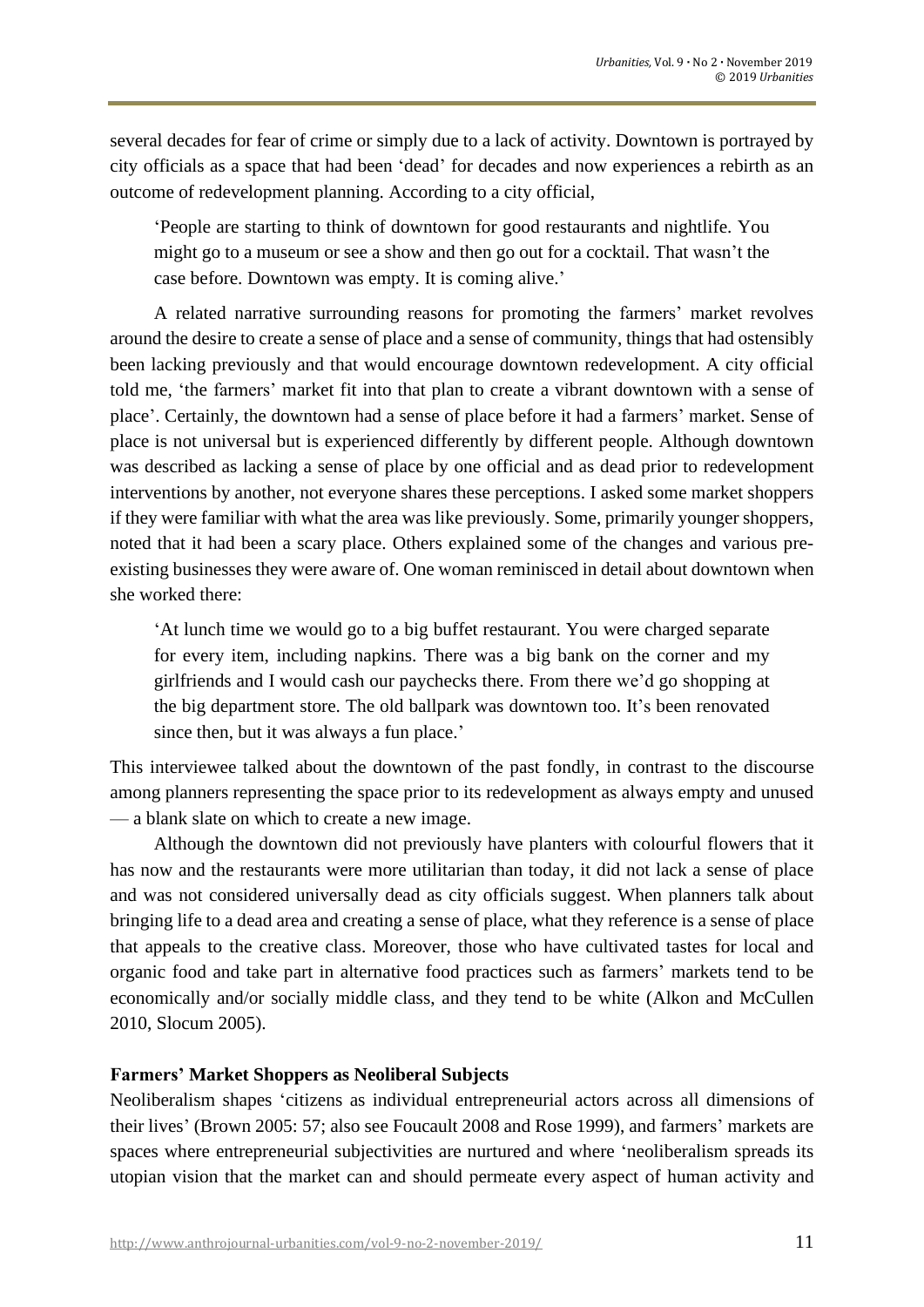behavior' (Dean 1999: 57). In this way, power is exercised through the formation of mentalities, desires, and behaviours of individuals in ways that align with neoliberal objectives (Foucault 2008; Rose 1999). McRobbie's (2016) work on the post-industrialised cultural economy details the stealthy ways in which neoliberal subjectivities are being shaped through the normalisation of individualism, entrepreneurialism, and self-exploitation, and the delegitimisation of social critique. My observations and interviews provide evidence for the infiltration of neoliberalism and neoliberal subject formation into unexpected realms, revealing the farmers' market to be not only a place to buy and sell food, but also a place that allows and encourages a set of behaviours and practices that enable buying and selling a specific type of experience, lifestyle, and image or identity.

Individualised consumption choices are often seen as a way of making a statement, supporting certain values, or voting with dollars in this neoliberal era (Adams and Raisborough 2010). Performing and displaying one's beliefs and ethics through shopping at farmers' markets, talking about it, and posting about it online are ways people construct their identities. People use the farmers' market to present themselves as having a certain kind of caring, ethical, community-oriented politics. Interviews suggest people believe that they are enhancing the community by shopping at the farmers' market. Most often, this contribution was framed in terms of supporting local farmers and keeping money in the community, but many respondents mentioned they contributed simply by being at the market and adding to the local vibrancy. As one respondent put it, 'The busier the market is the better it looks from the outside looking in. And if I can be one extra person to help with that, great!'

Farmers' markets are highly idealised, but in certain ways live up to the hype. As interviewees told me, there does seem to be something special about these spaces that draws people to them and makes them feel good. New parents with their babies in slings or strollers smile as they chat with neighbours and friends. People of all ages enjoy the colours and scents and lively outdoor atmosphere. Groups gather around musicians — watching, listening, and sometimes dancing to the music, seeing and being seen doing all of this. People wander and browse through the aisles in search of a certain type of herb or variety of eggplant about which they may have heard or read, or for that perfect peach, picking up a few ears of corn here and a dozen eggs there, admiring piles of heirloom tomatoes. Some chat comfortably with vendors, asking questions about their farms, families, and products. Others purchase a snack or a drink and take some time to relax. The farmers' market is a place to be surrounded by nature's bounty, but just as importantly to see and be seen basking in a lively outdoor atmosphere. As one market patron put it, people go to the farmers' market to 'enjoy the camaraderie of like-minded community members. It's a gathering of kindred spirits. I think that in the farmers' market, people in a sense see a reflection of the kind of community they want to be.'

For some farmers' market shoppers, the experience of being at the market is often more important than the products that they purchase there. When asked what they like about the market, people talk about the act of going there, what they do there, and who they see in addition to what they purchase. The market has clearly become a beloved downtown institution and a trip to the market has become a Saturday morning ritual for many people. In comparing her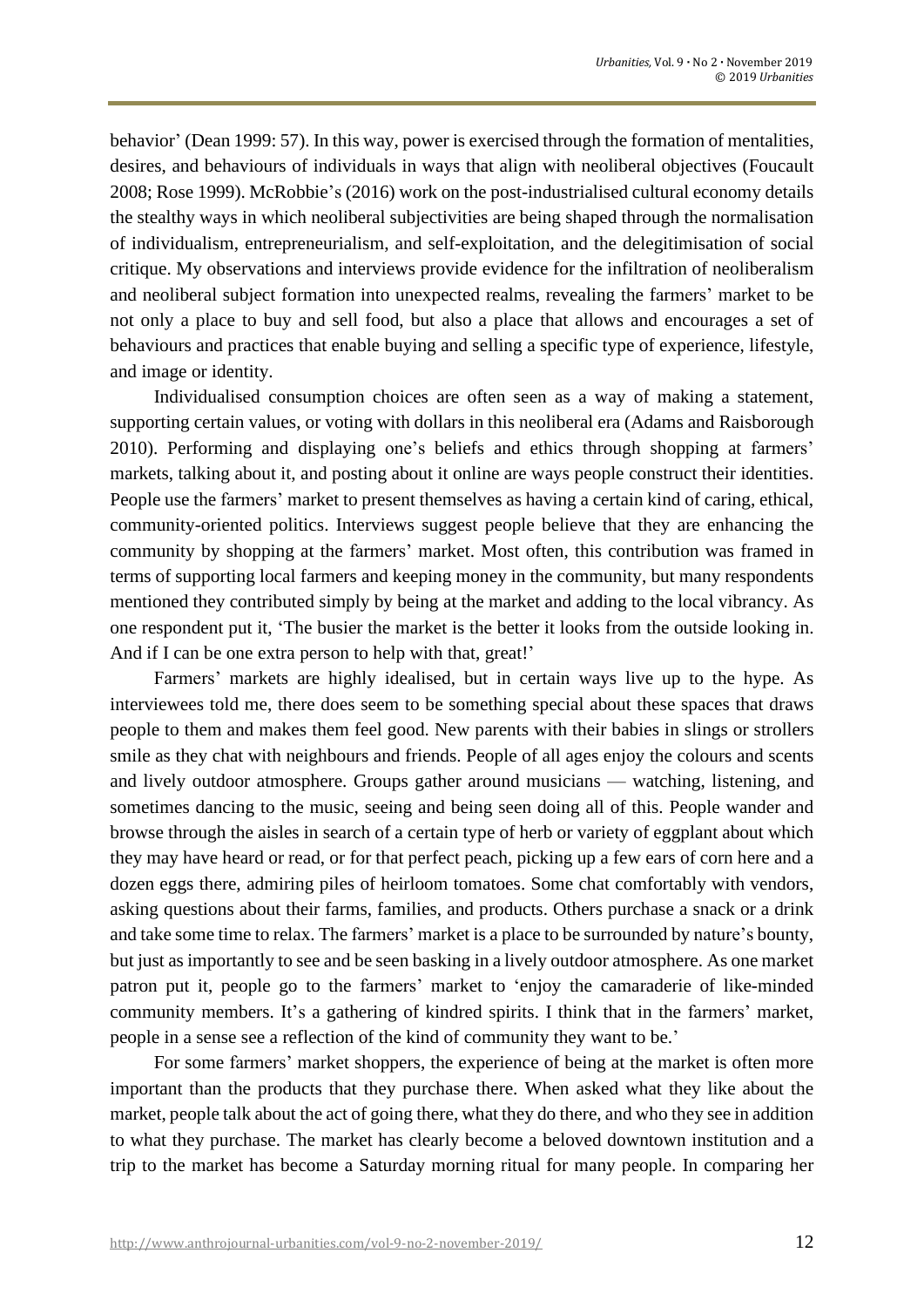experiences at the farmers' market with shopping at a supermarket, one woman stated, 'Physically I can taste the difference; spiritually I can taste the difference. It's really a special experience to get food that way and I think it's more respectful of the work that they [farmers] do'.

There is a belief among many that the farmers' market is where they can have an 'authentic' (if not spiritual) experience. A planner shared the view that this is a big part of the draw to farmers' markets:

'The interest in farmers' markets has to do with authenticity. Farmers' markets allow people to connect their food to the people who produce it. How often does that happen with any other product? Do you know who made your couch or your TV or your jeans or your blender? At a farmers' market you at least know who grew your squash. And I think that as a society, we are seeking that authenticity whether we realise it or not.'

Shoppers ensure that the market's authenticity meets their expectations by probing vendors to be certain their food is chemical-free. They ask questions about the nutritional value of different varieties of produce and swap recipes for their farmers' market finds. Farmers' market vendors are expected not only to sell produce but to play a role in producing what shoppers are seeking as an authentic farmers' market experience. Vendors have become skilled in playing to the nostalgic ideas about who and what farmers and farming are. Some actively construct their own identities in ways that support the desire of shoppers for consumptive knowledge and opportunities for ethical consumption through which market shoppers construct their own identities. The imagery of cows and goats happily grazing in peaceful pastoral settings and of chickens being loved as pets by the children of farming families is deployed frequently in stall signage. Pleasant representations of happy animals and cheerful, knowledgeable, hardworking farmers appeal to consumers concerned about conventional farming practices that provide a miserable life for livestock. They also appeal to those who are not actively concerned about animal, environmental, or social welfare and do not see themselves as necessarily 'voting with their dollars', but simply as enjoying the pleasant atmosphere of the market. These shoppers explained that as consumers they pay a premium for an enjoyable experience. For example, I was told, 'It's got a fun atmosphere. It costs more, but it's an experience. You don't get the music and the smiles at Hy-Vee'.

The association of farmers' markets with authenticity and with an enjoyable friendly atmosphere as well as with an ethical politics helps to obscure their articulation with unequal social relations. This is a 'both/and' situation in which multiple truths exist simultaneously rather than a straightforward example of neoliberal cooptation of ethical impulses. The joy that is felt, and the community connection, are real and are important. Based on my interviews and observations, I believe the farmers' market to be a place where people truly do derive a sense of contentment through their weekly ritual in which they share time and space and practices with others such as perusing stalls of fresh fruits and vegetables, listening to live music, purchasing a bouquet of fresh flowers, and wiping fresh berry juice off of their little ones' faces.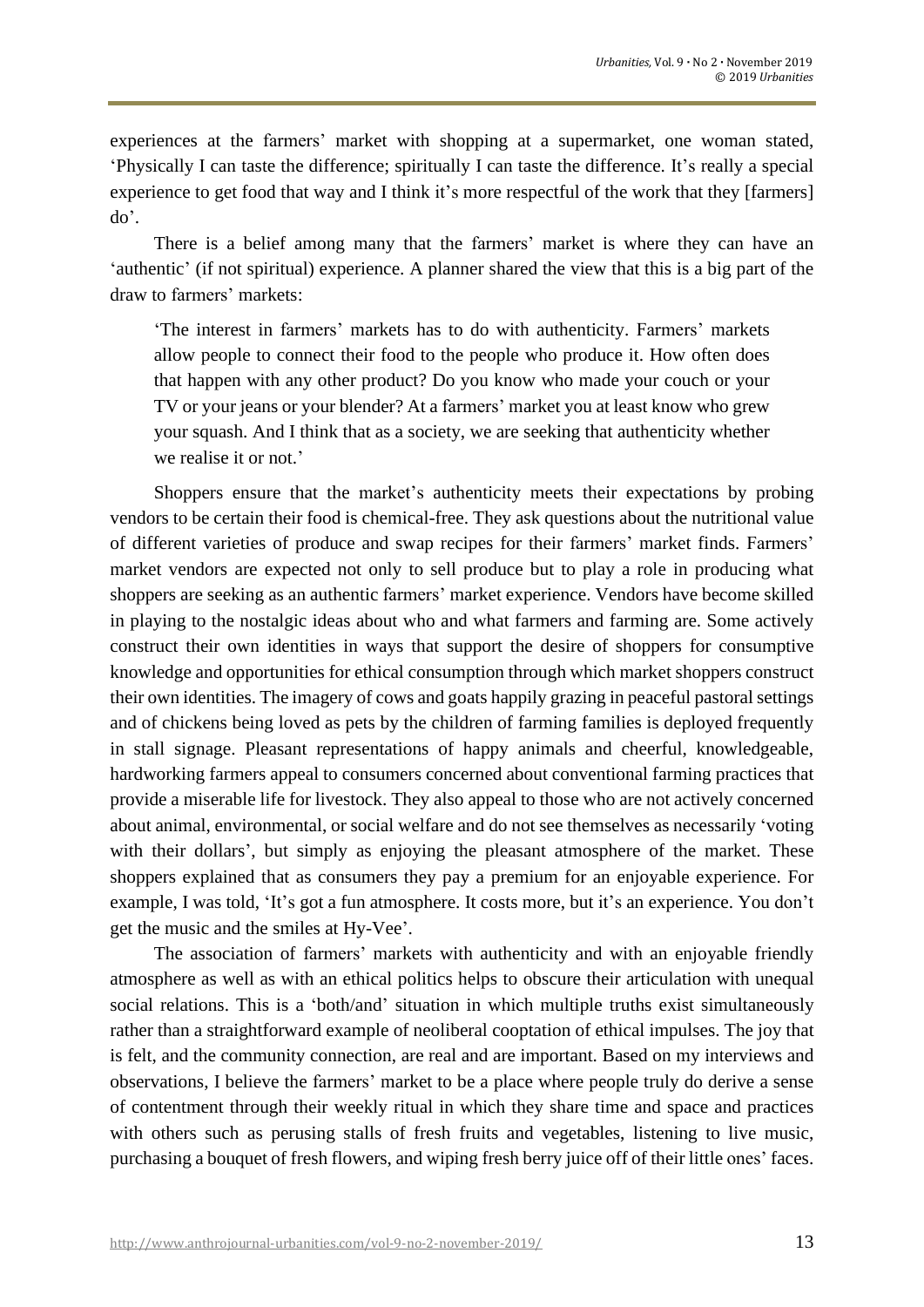However, this space that creates these opportunities for joy and connection is not created for all segments of the population and this can be a difficult reality to recognise.

Through mentalities that identify shopping at the farmers' market as the result of a rational free choice to do the right thing, social exclusion and inequality are subtly reproduced. The notion that we all have the same choices available to us was prevalent in my discussions with farmers' market shoppers, and many interviewees explained that shopping at the farmers' market is simply 'the right thing to do', implying that it's the right thing to do not only for them but for everyone. When asked who benefits from the market, again and again I was given various iterations of, 'It benefits all of us!' The understanding that these markets are filled primarily with people of a particular social class and race, or of the significance of the demographic makeup of farmers' market shoppers, seemed to be nearly non-existent.

Some people did notice and acknowledge that despite the rhetoric of the farmers' market being a place for everyone not everyone was shopping there. The main way in which this was revealed was through an identification of 'others', set up in opposition to the self-responsible subject described above. At the core of this were constructions of irresponsibility and imprudence. For example, I was told, 'Some people subsist on processed junk because they just don't know any better, but a lot of people are choosing to ignore the information that's everywhere nowadays'. This interviewee did not note affordability or the class-related reasons for differences in diets. Choosing not to purchase fresh local and organic produce was seen very simply as a bad choice while the farmers' market, on the other hand, represents and offers opportunities for individuals to make good choices.

As described previously, the farmers' market is being used to construct a commodified eco-ethical cultural image. This kind of image is deployed to improve competitiveness to attract and retain a certain segment of the population that is seen as most desirable for redevelopment — the creative class. When we take a look at the micro-scale and examine everyday conduct and perspectives of shoppers at the market, a similarly competitive mentality can be identified. The focus on choice and self-maximisation helps produce cultural capital for market shoppers. It also naturalises the identities of others (in this case, those who do not shop at farmers' markets) as irresponsible. Both types of subjects are construed as active, free choice-makers. Making the right individualised choices becomes a moral task.

Once the correct self-maximizing choices are made, in the neoliberal perspective, the free market will presumably take care of the rest. What this view overlooks are the persistent structural inequalities and the inability of individualised solutions to have the desired impact on problems as they occur at scales beyond the individual. A focus on self-responsibility and civic duty serve to divert attention from deeper causes of the myriad distresses individuals who do not meet these expectations face. Broader social conditions and political economies can more easily be disregarded when all responsibility is placed on choices made by individuals. This is a contradiction inherent to the new neoliberal subjectivities farmers' markets help create and reproduce.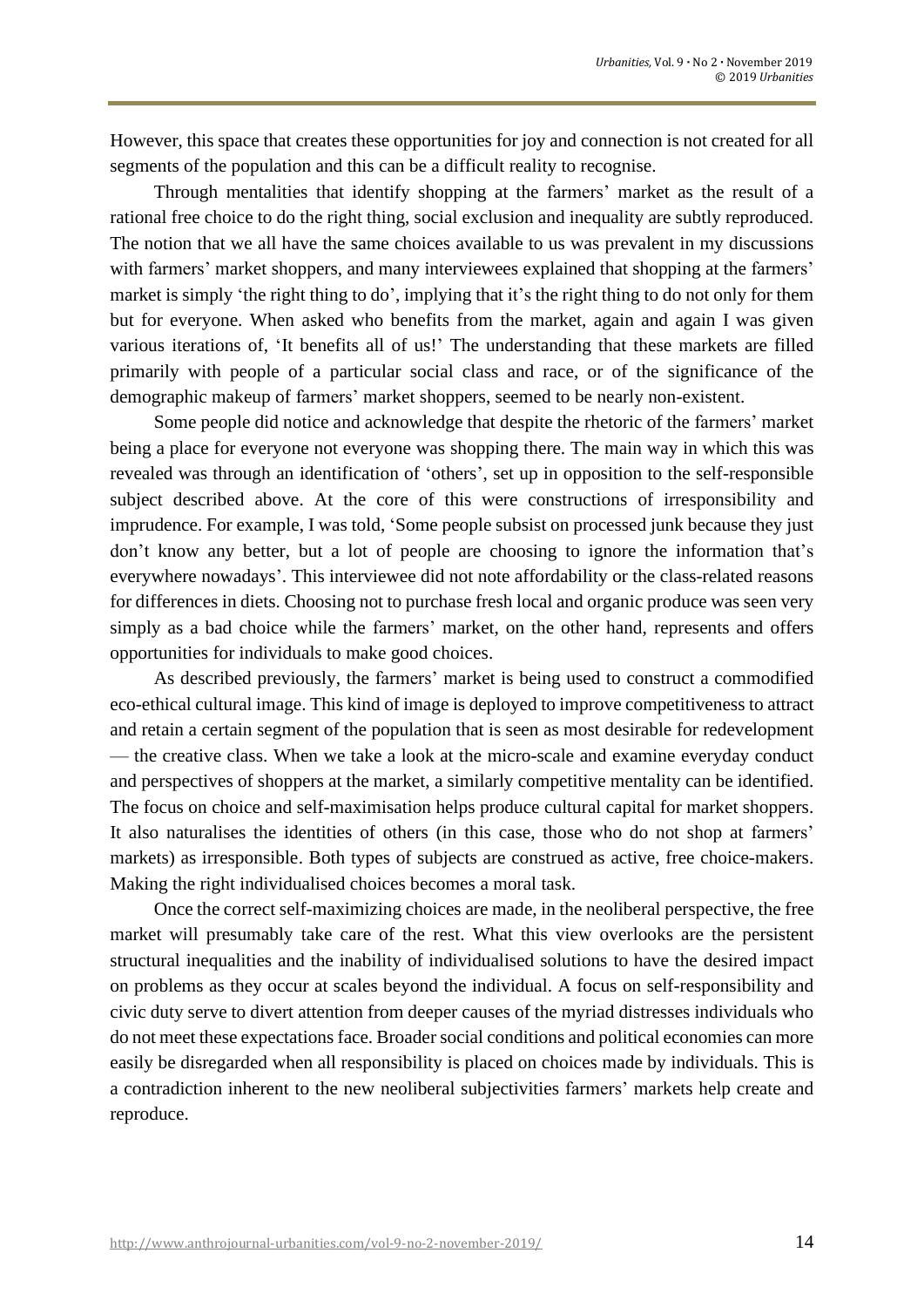#### **Discussion**

Farmers' markets offer a green urban spectacle as an urban entrepreneurial imaging tool. They are also highly idealised by the people who use them. To a greater degree than most urban spaces, farmers' markets are revered as beneficial venues, both socially and environmentally. The market I studied is considered to be an authentic community space and to have been benevolently created and supported by the municipal government to make the world, or at least downtown, a better place. Whether or not planners and other redevelopment decision makers personally ascribe to the idealised assessment of farmers' markets, they make use of these representations by incorporating the markets into urban imaging strategies and redevelopment plans. This can contribute to the perceived legitimacy of broader redevelopment plans and practices among residents and mask their complicity with the reproduction of poverty and inequality.

Farmers' markets are being constructed in ways that fit well with neoliberal redevelopment strategies. Moreover, these weekly markets are relatively inexpensive to create compared to conventional government-driven redevelopment initiatives (for example, urban renewal, CDBG, tax abatement initiatives). For thisreason, farmers' markets can be particularly attractive to smaller cities with fewer financial resources where they can be packaged as lively, eco-ethical, community spaces. Mobilizing vendors and the community in a kind of publicprivate partnership that pivots around the aestheticisation of a local food space and green consumption opportunities has become an important urban development tactic.

The market is promoted as an egalitarian space for all while simultaneously being used to promote a type of redevelopment that targets one part of the population, likely at the expense of other groups. The positive, enjoyable experience of shopping at the farmers' market presents a façade of benevolence that helps to conceal neoliberal motivations behind its production. The rhetoric of enhanced quality of life and opportunities to make ethical green lifestyle and consumption choices at the farmers' market legitimises the privileging of urban redevelopment in particular micro-spaces and helps normalise the focus on economic interests over public services and the needs and desires of residents who are not part of the creative class, particularly low-income and racialised residents. Furthermore, the understanding that farmers' markets provide opportunities for citizens to solve environmental and social problems through their own individualised choices erases obligations of government and allows for socially and environmentally harmful development practices to continue. Yet, it should not be completely discounted that city governments are being encouraged to think and act more sustainably and with an eye toward creating community spaces, even if the motivations are neoliberal. Farmers' markets may be influential in opening up new and important ways of thinking about food and about how we can live and interact with each other.

The research presented here suggests farmers' markets and sustainability, localism, and greening do not necessarily challenge neoliberal logic at a fundamental level, but rather can be and are being used to reinforce it. This study describes how a farmers' market has been turned into profitable grounds for production of capital and its reinvestment in the surrounding deindustrialised and formerly disinvested area.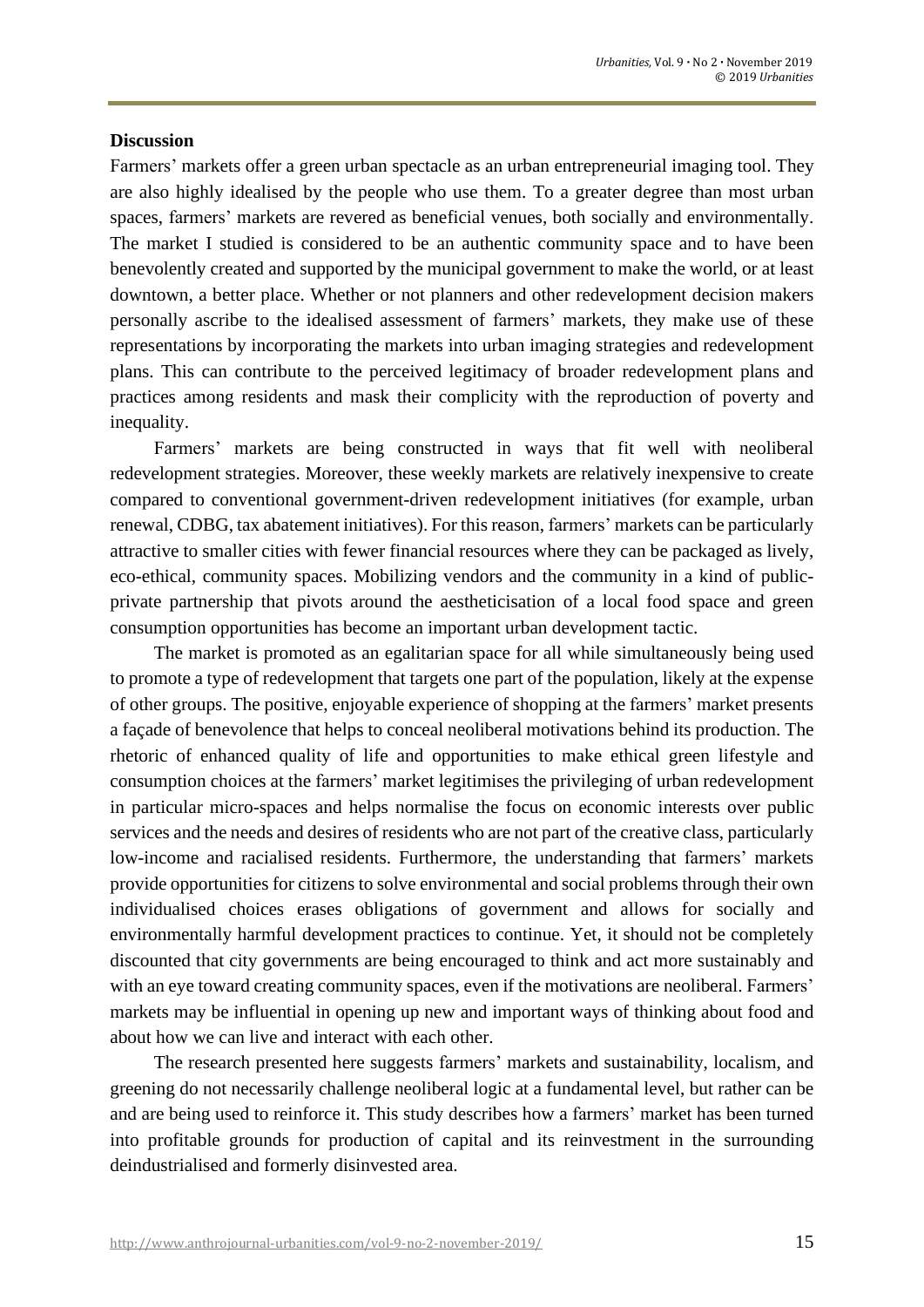Social and environmental values have become incorporated into the present phase of capitalism in which quality of life is a commodity and consumerism, culture, and creative industries have become key characteristics of the political economy (Harvey 2005). As strategic green amenities are increasingly used to market and produce cities for the creative class in order to encourage urban growth and development, the role farmers' markets play in helping support neoliberal urbanism should be recognised. This study reveals farmers' markets to be complex sites that are highly idealised as benevolent public spaces offering opportunities for individuals to do that right thing and at the same time are implicated in neoliberal processes that create highly uneven urban landscapes and reinforce socio-spatial inequality.

#### **References**

- Adams, M. and Raisborough, J., 2010. Making a difference: ethical consumption and the everyday. *The British Journal of Sociology*, 61 (2): 256-274.
- Alonzo, A.L. 2013. Farmers' Markets as Community Centerpieces. United States Department of Agriculture (published online August 5, 2013) [https://www.usda.gov/media/blog/2013/08/05/farmers-markets-community](https://www.usda.gov/media/blog/2013/08/05/farmers-markets-community-centerpieces)[centerpieces,](https://www.usda.gov/media/blog/2013/08/05/farmers-markets-community-centerpieces) accessed May 1, 2019.
- Brenner, N. and Theodore, N. 2002. Cities and the geographies of 'actually existing Neoliberalism'. In N. Brenner and N. Theodore (eds), *Spaces of Neoliberalism: Urban Restructuring in North America and Western Europe.* Malden, MA: Blackwell.
- Brown, W. 2006. American nightmare: Neoliberalism, neoconservatism, and dedemocratization. *Political Theory,* 34 (6): 690-714.
- Clough, N. and Vanderbeck, R. 2006. Managing politics and consumption in business improvement districts: The geographies of political activism on Burlington, Vermont's Church Street Marketplace. *Urban Studies*, 43 (12): 2261-2284.
- Dean, M. 1999. *Governmentality: Foucault, Power and Social Structure*. London: Sage.
- DeSena, J. and Krase, J. 2015. Brooklyn revisited: An illustrated view from the street 1970 to the present. *Urbanities-Journal of Urban Ethnography*, 5 (2): 3-19.
- Eagleton, T. 1991. *Ideology: An Introduction*. London and New York: Verso.
- Florida, R. 2000. *Competing in the Age of Talent: Environment, Amenities, and the New Economy*. Pittsburgh, PA: R. K. Mellon Foundation.
- Florida, R. 2002. *The Rise of the Creative Class. And How It's Transforming Work, Leisure and Everyday Life*. New York: Basic Books.
- Florida, R. 2005. *The Flight of the Creative Class. The New Global Competition for Talent*. New York: Harper Business, HarperCollins.
- Florida, R. 2014. *The Rise of the Creative Class-Revisited: Revised and Expanded*. New York: Basic Books.
- Foucault, M. 2008. *The Birth of Biopolitics: Lectures at the Collège de France*, 1978-79. New York: Palgrave.
- Hackworth, J. 2007. *The Neoliberal City: Governance, Ideology and Development in American*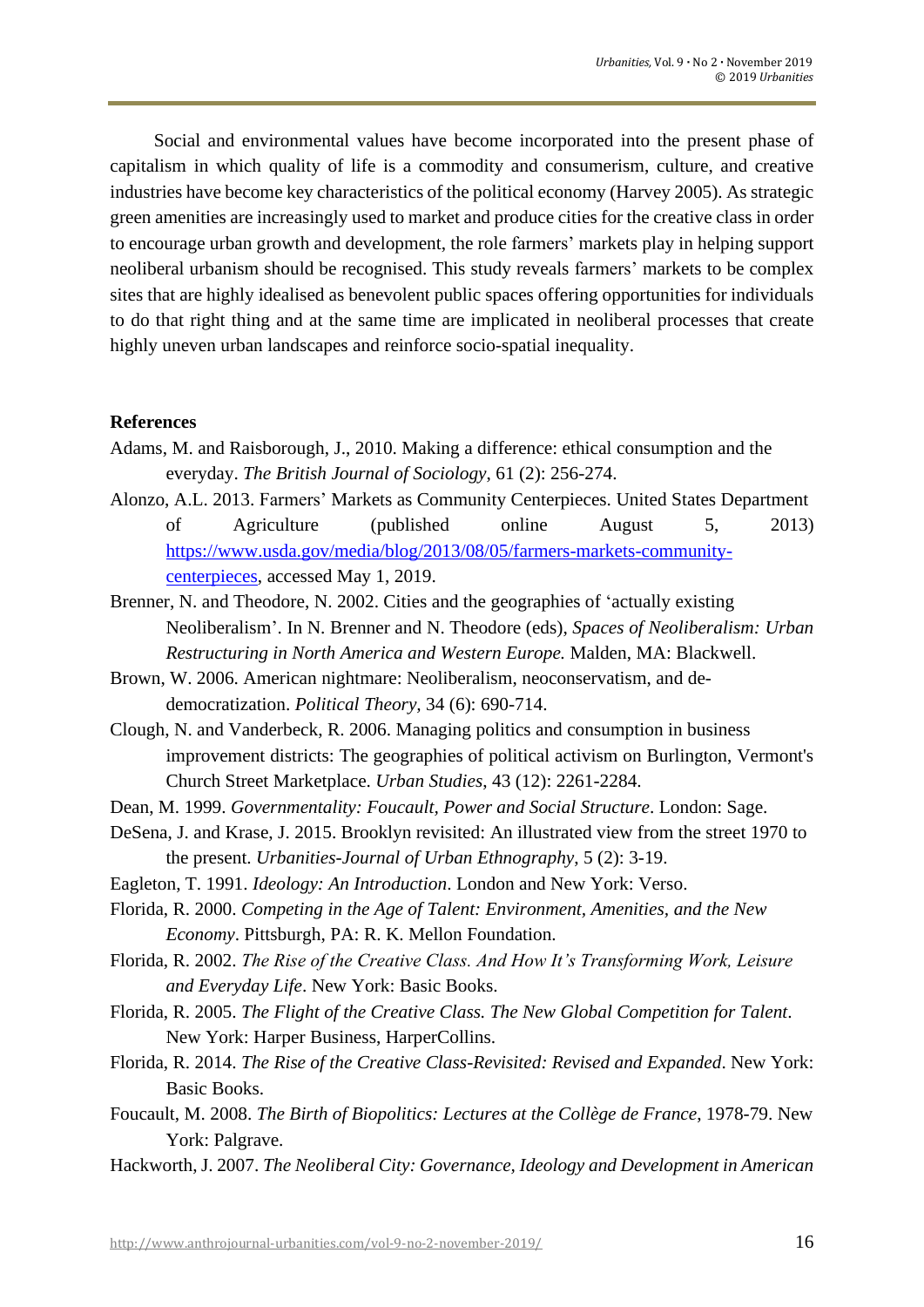*Urbanism*. Ithaca: Cornell University Press.

- Hagerman, C. 2007. Shaping neighborhoods and nature: Urban political ecologies of urban waterfront transformations in Portland, Oregon. *Cities,* 24 (4): 285-297.
- Harvey, D. 1989. From managerialism to entrepreneurialism: the transformation of urban politics in late capitalism. *Geografiska Annaler*, 71: 3-18.
- Harvey, D. 2005. *Brief History of Neoliberalism*. New York, NY: Oxford University Press.

Harvey, D. 2008. The right to the city. *New Left Review*, 53: 23-40.

- Jessop, B. 2002. Liberalism, neoliberalism, and urban governance: A state–theoretical perspective. *Antipode,* 34 (3): 452-472.
- Kear, M. 2007. Spaces of transition spaces of tomorrow: Making a sustainable future in Southeast False Creek, Vancouver. *Cities,* 24 (4): 324-334.
- Laidley, J. 2007. The ecosystem approach and the global imperative on Toronto's Central Waterfront. *Cities,* 24 (4): 259-272.
- Lefebvre, H. 1996. *Writings on Cities*. Oxford, UK: Blackwell.
- MacLachlan,J. 2012. *Farmers' Markets of the Heartland*. Champaign, IL: University of Illinois Press.
- MacLeod, G. 2002. From urban entrepreneurialism to a 'revanchist city'? On the spatial injustices of Glasgow's renaissance. *Antipode,* 34 (3): 602-624.
- Madden, K. 2013. When is a market more than just a market? *Project for Public Spaces,* (published online January 15, 2013) [http://www.pps.org/blog/when-is-a-market-more](http://www.pps.org/blog/when-is-a-market-more-than-just-a-market/)[than-just-a-market/,](http://www.pps.org/blog/when-is-a-market-more-than-just-a-market/) accessed May 30, 2019.
- McCann, E. J. 2004. 'Best Places': Interurban competition, quality of life and popular media discourse. *Urban Studies,* 41 (10): 1909-1929.
- McRobbie, A. 2016. *Be Creative: Making a Living in the New Culture Industries*. Cambridge: Polity Press.
- Mitchell, D. 2003. *The Right to the City: Social Justice and the Fight for Public Space*. New York: Guilford Press.
- Pardo, I. and Prato, G. B. 2018. Introduction: Urban ethnography matters-analytical strength, theoretical value and significance to society. In I. Pardo and G. B. Prato (eds), *The Palgrave Handbook of Urban Ethnography*. New York: Palgrave Macmillan.
- Pardo, I. and Prato, G. B. (eds). 2019. Ethnographies of Legitimacy: Methodological and Theoretical Insights. In I. Pardo and G. B. Prato (eds), *Legitimacy: Ethnographic and Theoretical Insights*. New York: Palgrave Macmillan.
- Peck, J., Theodore, N., and Brenner, N. 2013. Neoliberal urbanism redux? *International Journal of Urban and Regional Research,* 37 (3): 1091-1099.
- Pinson, G., and Morel Journel, C. 2016. The neoliberal city theory, evidence, debates. *Territory, Politics, Governance,* 4 (2): 137-153.
- Quastel, N. 2009. Political ecologies of gentrification. *Urban Geography,* 30 (7): 694-725.
- Robinson, J., 2006. *Ordinary Cities: Between Modernity and Development*. New York: Routledge.
- Rose, N. 1999. *Powers of Freedom: Reframing Political Thought*. Cambridge: Cambridge